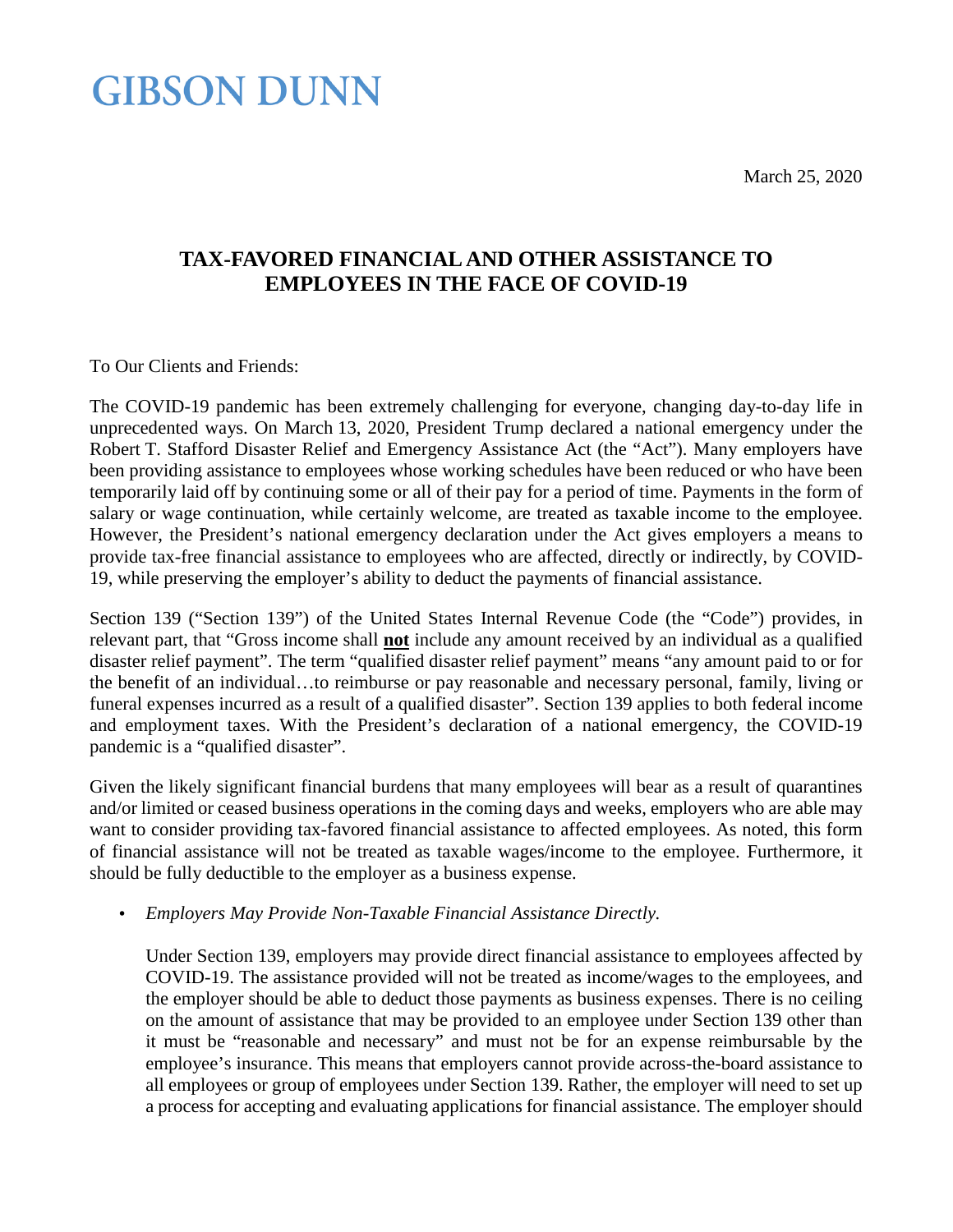also ensure that its payroll function treats any such payments as separate from wages so that the amounts paid are not inadvertently characterized as taxable to the recipients. There are no requirements to report qualified disaster relief payments to the Internal Revenue Service ("IRS").

Other forms of assistance that may be provided to employees who incur a financial hardship as a result of COVID-19 include:

*Employees Helping Employees: Employee Leave Transfer Programs*.

An employer may establish an employee leave transfer program. An employee leave transfer program allows employees to help their co-workers by donating some of their available vacation, sick pay or PTO hours into a "leave bank" for the purpose of aiding affected colleagues who do not have enough paid time off to cover an extended break from their job. Employees affected by COVID-19 (or other medical emergencies) who have exhausted, or will exhaust, their paid leave due to the medical emergency may then withdraw additional leave from the leave bank. The paid time off used from the leave bank is taxable income to the employee who receives the additional leave. So long as the donated leave is used for another employee's "medical emergency", the employee donating the leave is **not** taxed on the value of the donated leave. A "medical emergency" is defined as "a medical condition of the employee or a family member that will require the prolonged absence of the employee from duty and will result in a substantial loss of income to the employee because the employee will have exhausted all paid leave available apart from the leave-sharing plan". Similar favorable tax treatment is also available for leave donation in the event of a "major disaster", but as of the date of this Alert, the technical requirements of that definition have not been satisfied by the COVID-19 pandemic. Employees can also contribute funds to aid fellow employees, but unless those funds are contributed to a charitable organization, such as one of those described below, the employee donating the funds will be treated as making a gift with after-tax income and will not be able to claim an income tax deduction.

### *Employer-Sponsored Charitable Organizations Classified as Public Charities.*

Some employers have established tax-exempt charitable organizations under Section 501(c)(3) of the Code, one of the purposes of which may be to provide financial assistance to employees who face unexpected emergencies that have resulted in financial hardship. The type of financial assistance that may be provided by an employer-sponsored charity depends on how the charity is classified under the federal tax law regulating tax-exempt organizations. If the employer's charitable organization is classified by the IRS as a "public charity"--generally because it receives contributions from a sufficiently broad number of donors--then the organization may provide financial assistance to any employee who experiences a financial hardship on account of COVID-19. The employee with the financial need must apply for assistance, and the organization must determine the extent of its support based on the nature and size of the need. Proper procedures are important. If they are followed, any financial assistance provided by the organization should not be taxable to the recipient employee. And because the organization is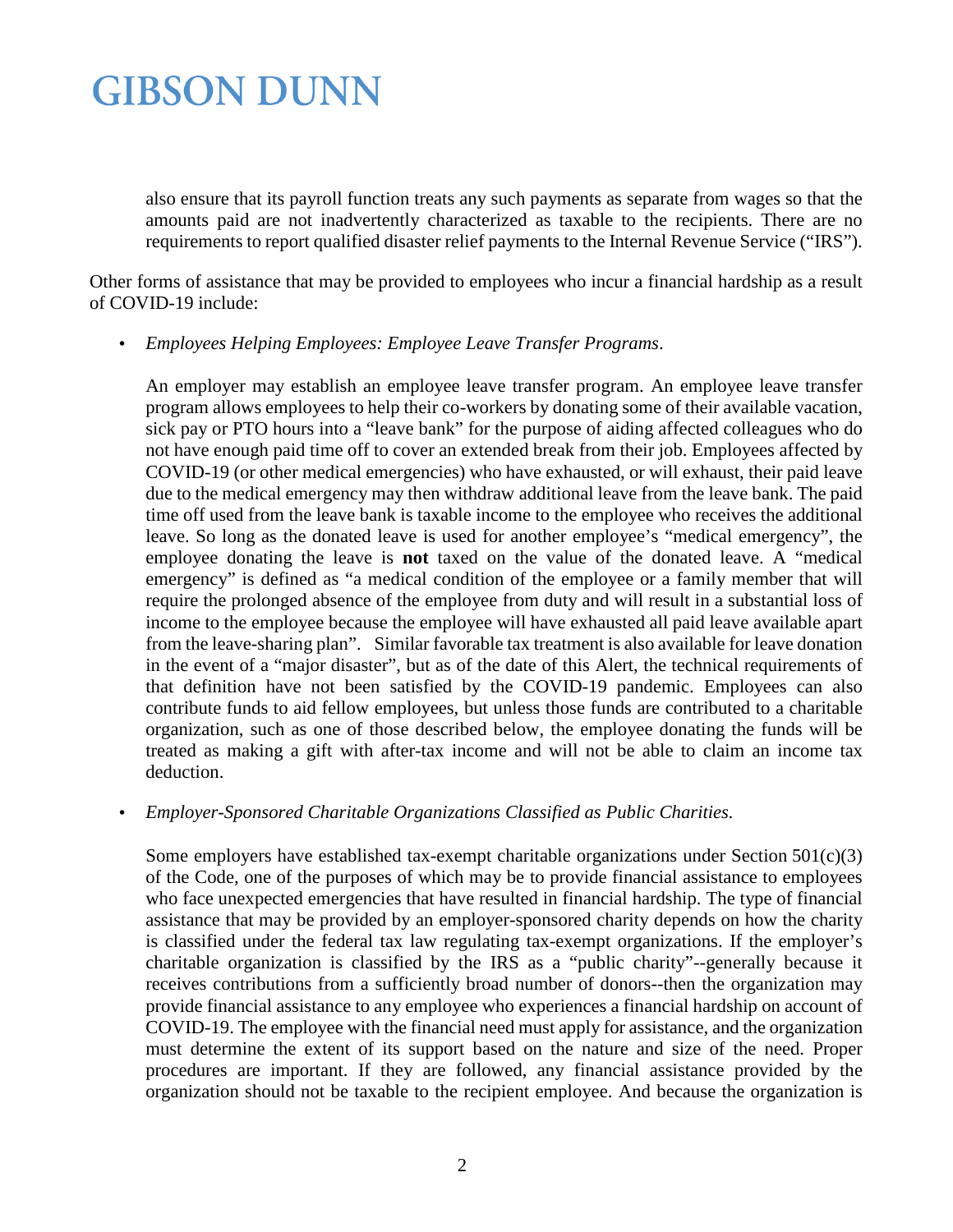itself exempt from federal income taxation, it can apply all funds received (without the drag of income taxation) to achieve its charitable goals.

*Employer-Sponsored Charitable Organizations Classified as Private Foundations May Provide*  l, *Assistance Following the Declaration of a National Emergency without the Risk of Incurring Certain Tax Liabilities.*

If an employer-sponsored charitable organization is classified as a Section  $501(c)(3)$  "private foundation" as opposed to a public charity--generally because most or all of the funding is provided by the employer—then providing financial assistance to employees presents a number of risks to the organization under the Code. First, and most importantly, providing support to employees could be treated as advancing the employer's private interests and therefore risk the tax-qualified status of the organization. According to the IRS, a private foundation has to be "operated exclusively for exempt purposes". Second, such financial support might be treated as "self-dealing" on the part of the employer and subject the employer and the foundation manager to substantial excise taxes. However, when financial assistance is provided in connection with a "qualified disaster" (which follows the same basic definition as Section 139, and, therefore, would cover the COVID-19 pandemic), payments by the private foundation, if properly made and documented in the same manner as described above in the section covering public charities, should not threaten the tax-qualified status of the organization or constitute proscribed acts of self-dealing under Section 4941 of the Code, among other benefits. Furthermore, the organization would not need to seek prior approval from the IRS to provide this form of assistance to individuals, although if not otherwise covered in the description of its purposes, the organization would need to disclose this program in its next annual filing with the IRS.

Note that if an employer is considering establishing a new private foundation to provide financial assistance to employees who suffer a financial hardship as a result of the COVID-19 pandemic, it will need to continue the foundation beyond the COVID-19 pandemic either to address other charitable purposes or to aid employees with future financial emergencies. The IRS requires that any tax-exempt charity serve a "charitable class" (which means that the covered group has to be "large or indefinite"), and, in the context of financial relief provided to employees by an employer-sponsored charitable organization, this requires at a minimum that the class of recipients be broadened to cover employees who incur financial hardships in the future. Furthermore, an independent person or group should be selected to make decisions regarding the delivery of aid to employees, as the IRS wants to see that "any benefit to the employer is incidental and tenuous".

*Charitable Donations to a Donor-Advised Fund Administered by an Independent Public Charity.*

An employer may not have previously established a charitable organization and does not wish to do so now. Some community foundations and public charities maintain separate funds or accounts to receive contributions from individual donors. These donors then receive advisory privileges over investment or distribution of the donated funds. While donor-advised funds generally may not make grants to individuals, an exception is made for funds or accounts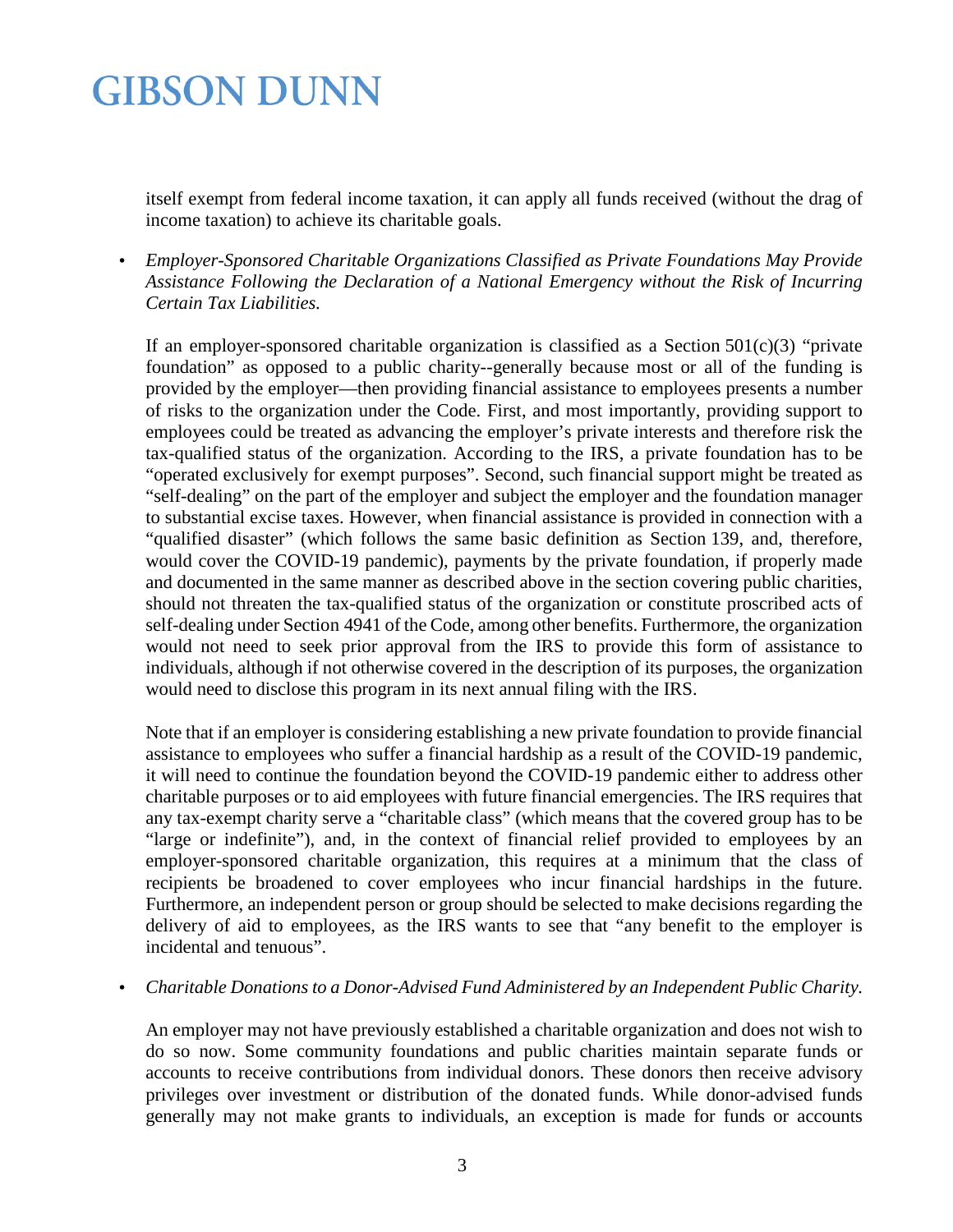established specifically to benefit employees and their family members who are victims of a qualified disaster.

In order for the employer-sponsored donor-advised fund to be able to give directly to employees, the fund must meet the following criteria. First, the fund must serve the single identified purpose of providing relief from one or more qualified disasters. Second, it must serve a "broad and indefinite" charitable class. Third, the recipients of the donations must be selected based on an objective determination of need, and the selection must be made either by (i) using an independent person or group or (ii) establishing adequate substitute procedures to ensure that any benefit to the employer is incidental and tenuous. Fourth, no payment may be made from the fund to or for the benefit of any director, officer, or trustee of the sponsoring community foundation or public charity, or any person who is selecting recipients. Fifth, the fund must maintain adequate records to demonstrate the recipients' need for the disaster assistance provided.

*Charitable Contributions to a Relief Fund Established by Another Organization.* ä,

An employer may make charitable contributions to a disaster relief fund established by an independent charitable or governmental organization under which the other organization makes the decisions regarding who will receive aid. While the employer would receive a charitable contribution for its contributions, it would have limited or no ability to influence the selection of recipients. Therefore this Alert focuses on those approaches that allow an employer to have greater levels of influence over the selection over who benefits from the employer's generosity.

Gibson Dunn's lawyers are available to assist with any questions, as detailed below.

In addition, the IRS has set up a page on its website to address matters relating to Coronavirus tax relief. See [https://www.irs.gov/coronavirus.](https://www.irs.gov/coronavirus)

#### 可信 计同步时间

*Gibson Dunn's lawyers are available to assist with any questions you may have regarding the multitude of legal developments related to the COVID-19 pandemic. For additional information, please contact any member of the firm's [Coronavirus \(COVID-19\) Response Team](https://www.gibsondunn.com/coronavirus-covid-19-resource-center/).*

*The following Gibson Dunn lawyers prepared this client update: Stephen Fackler and Allison Balick, with assistance from Dora Arash, Eric Sloan, Edward Wei, Jeffrey Trinklein and David Rubin. Gibson Dunn lawyers are working with many of our clients on their response to COVID-19 and are available to assist with questions about various types of employee assistance arrangements, including those that fall within the scope of Section 139. Please feel free to contact the Gibson Dunn lawyer with whom you usually work, any member of the firm's [Executive Compensation and Employee Benefits](https://www.gibsondunn.com/practice/executive-compensation-employee-benefits/), [Tax](https://www.gibsondunn.com/practice/tax/), or [other](https://www.gibsondunn.com/practices/) practice groups, or the authors:*